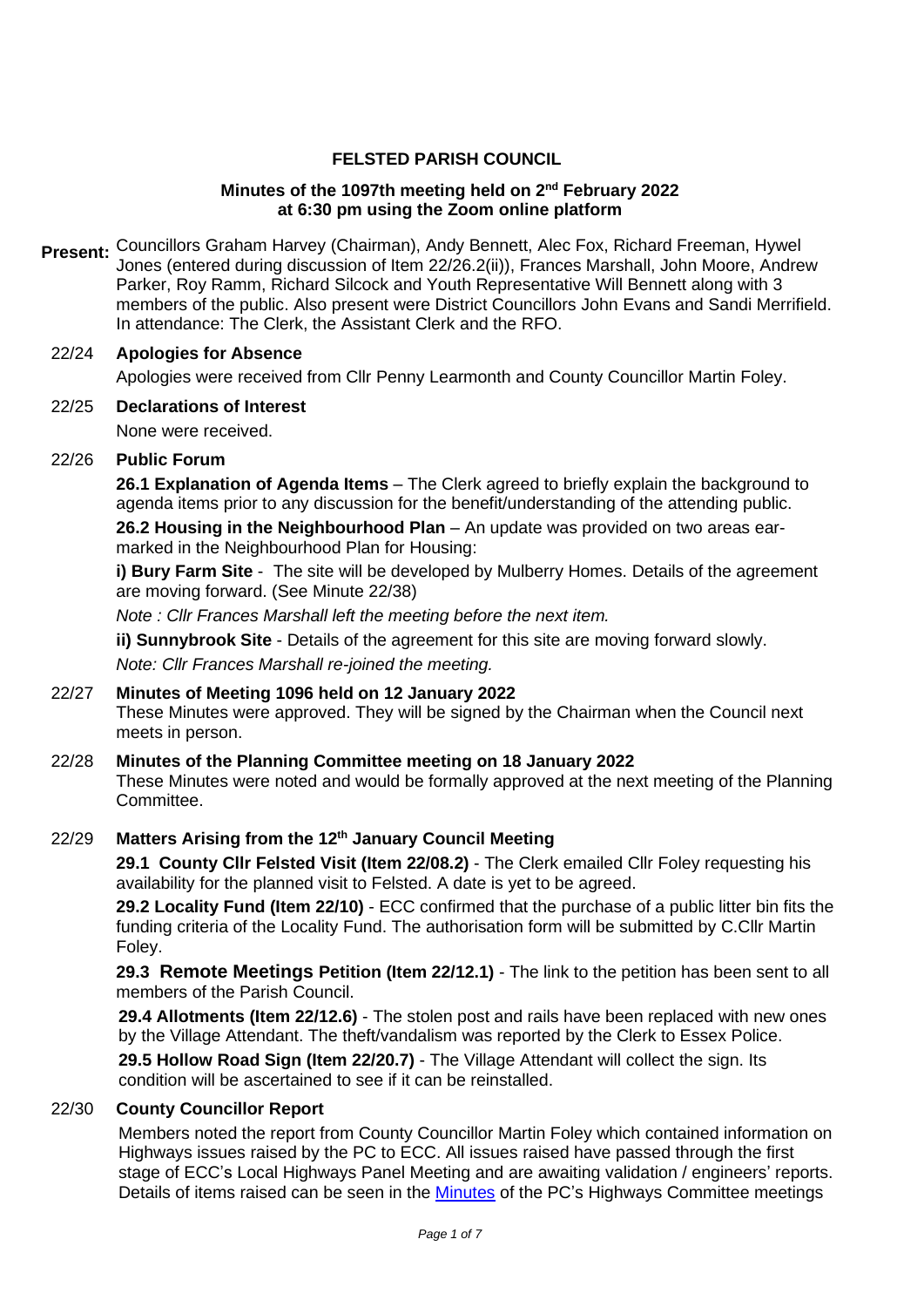available on the PC's website. An update was also received on Covid cases in the under-20 age group in Essex. These are rising with a suspected beginning of migration from infection among school children into their parents age groups.

### 22/31 **District Councillors Report**

Members noted the [report](https://www.felsted-pc.gov.uk/wp-content/uploads/DC-Report-February-2022.pdf) from the District Councillors which contained information on the Council Tax/Budget for 2022-23; the effect of recent changes in Accounting Rules on UDC and details of the ECC Arts and Cultural Fund.

The PC recorded their thanks to District Cllr John Evans for his support on various planning issues.

#### 22/32 **Correspondence**

Members noted the Correspondence received (see page 6) including the following:

**32.1 Al-Anon Family Groups** – This organisation supports family/friends of problem drinkers. The [link](https://www.al-anonuk.org.uk/) to the organisation will be put on to the PC website and entered in the Trade Directory of the Felsted Focus.

**32.2 Parish Floral Displays** – The organiser of the displays is stepping down after the planting scheduled for May this year. It is hoped that a new volunteer will come forward to ensure continuity of the parish floral displays.

**32.3 Lighting in Village Car Park** – This will not be possible as there is not a permanent electricity supply in the car park.

**32.4 Litter Picking Volunteer** - The PC expressed their appreciation to the young resident who has chosen to help keep the parish clean and tidy by litter picking for their DOE Bronze Award.

**32.5 New Oak Tree Location at Bannister Green** – (See Minute 22/40.2)

#### 22/33 **Finance**

**33.1 Payments** - Members considered the list of payments on page 7. Proposed by Cllr Roy Ramm, seconded by Cllr Alec Fox the payments list was unanimously approved.

**33.2 Receipts** - Members noted receipts of £282 consisting of £5 Felsted Focus Donations / £27 Allotment Rents / £250 Donation to Felsted Christmas Tree.

**33.3 Christmas Tree Lights –** It was agreed that the £118 held by Cllr Richard Freeman following the Christmas Decoration Event (see Minute 22/11.3) would be used to purchase a replacement set of lights for one no longer be working once the tree had been dismantled.

## 22/34 **Community Engagement Update**

Cllrs Hywel Jones and Roy Ramm reported on a positive meeting with the landlord of The Swan. The landlord is keen to both engage in village life / improve relations with the parish. The PC wishes to support a successful pub in the parish but expressed concerns to the landlord about some of the pubs more problematic customers. The landlord reported that he had banned some customers for three months for bad behaviour. He suggested that a "Pub Watch" Scheme could be set up perhaps associated with Dunmow which would be helpful in improving conduct generally. The level of noise from the garden was discussed. The landlord explained that outdoor music will cease at 9pm. With limited alternatives in the immediate area it would be unrealistic to expect The Swan to be incident free, the landlord was therefore encouraged to proactively report any incidents that may be of concern to the PC.

#### 22/35 **Alms Houses – Resident only Parking Signs**

Cllrs Graham Harvey and Frances Marshall met with Simon Wooley from The School. It was agreed that the school would have signs made to match the Parish Council signs on the opposite side of the road. The number of signs will be reduced.

## 22/36 **Consideration of Pavilion Quotes**

The PC considered three quotes for the repair/refurbishment of the Pavilion interior. Subject to a successful grant application to the Football Foundation it was proposed by Cllr Richard Silcock, seconded by Cllr Alec Fox and unanimously agreed to appoint Felsted Construction to carry out works as follows: strip internal ceiling board/replace with plasterboard/new timber dividers; fill/sand/paint ceiling boards; clean down/make good internal walls; install two extractor fans and redecorate externally with barn paint at a cost of £6460 plus vat.

It was further agreed that due to concerns about the lack of natural light/heating and the damp environment within the showers/changing rooms Felsted Construction would be asked for an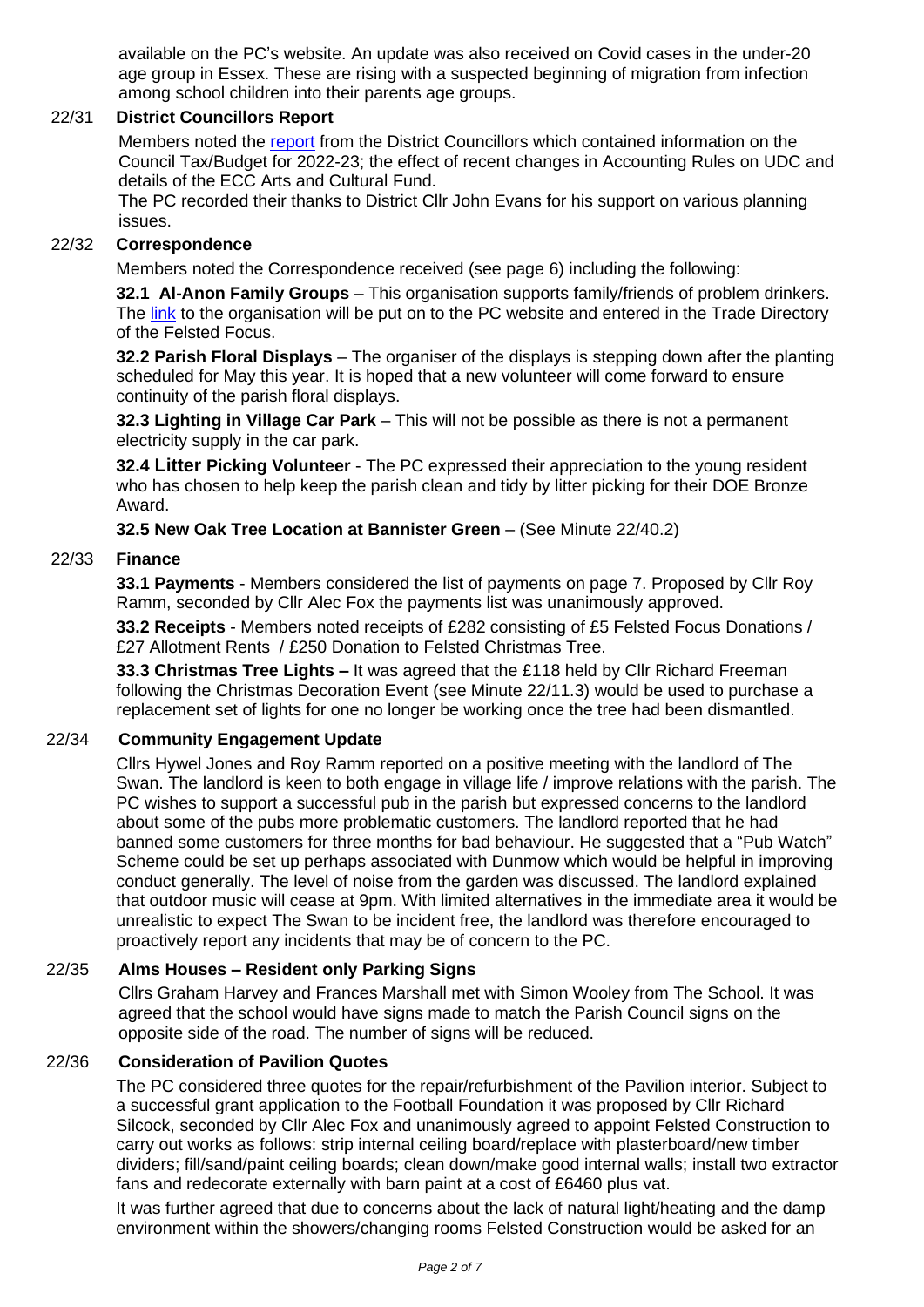additional quote to supply and install permanent dehumidifiers.

*Clerk's note: Felsted Construction recommended installing humistat fans that automatically activate when damp is sensed instead of the previously quoted extractor fans. The additional cost for these instead of the originally quoted extractor fans increased the quote by £330 to £6790 plus vat. The new cost will be used to inform the grant application to the Football Foundation.* 

## 22/37 **Woodley's Car Park - Dedication Plaque**

Cllrs Graham Harvey, Frances Marshall, John Moore and Richard Freeman had met at the Car Park and agreed the location for the plaque. It is due to be fitted later this month.

#### 22/38 **Bury Farm Section 106 Agreement**

The developers have been given permission to dig an archaeological trench to check that there is nothing on site that would compromise the works. It is hoped that the developers may produce an artist's impression and an update for the Felsted Focus. Cllrs Richard Freeman and Roy Ramm had met with a representative of Birketts in Chelmsford who specialise in Charitable Trusts. Birketts have been asked to quote for the cost of establishing the trust.

#### 22/39 **Hm The Queen's Platinum Jubilee**

**39.1 Felsted Celebrations -** A brief overview of plans for celebrations in Felsted was given. The Beacon will be lit on the evening of Thursday  $2^{nd}$  June. On Friday  $3^{rd}$  June an event will be held on the Playing Field in the centre of the parish. It is hoped that the event will include a village re-enactment, craft stalls, food vendors, live music and entertainment. Volunteers are asked to come forward as man power on the day will be much needed.

**39.2 Ravens Crescent "Street Party"** - A local resident approached the PC for permission to hold a "street" party in the park at Raven's Crescent. The PC agreed that such events were to be encouraged.

**39.3 Jubilee Flag** - Special flags can be purchased to mark Hm The Queen's Platinum Jubilee. The Clerk will investigate purchasing one to be flown from the flagpole during the Jubilee Weekend.

#### 22/40 **Jubilee Trees**

**40.1 Commemorative Trees** - Five Oak Trees were planted by the Parish Council to commemorate Hm The Queen's Platinum Jubilee. The trees are located on Bannister Green / The Main Playing Field / The Nature Area (2 trees) and Willows Green Playing Field. It is hoped that UDC will also supply a Mountain Ash tree to be planted on Watch House Green.

**40.2 Location of Tree on Bannister Green** - A complaint was received from a resident concerning the location of the Oak Tree on Bannister Green (see Item 22/32.5). The location of each tree had been carefully considered and discussed with all present including a professional tree surgeon, a landscape gardener, residents and Parish Councillors. Favourable comments as to their locations have been received from other residents. The PC agreed no action was required.

**40.3 The Queen's Green Canopy** - The trees have been entered onto [The Queen's Green](https://queensgreencanopy.org/map-education-hub/)  [Canopy](https://queensgreencanopy.org/map-education-hub/) website and special commemorative plaques will be purchased to mark each tree. Cllr Andrew Parker will liaise with the Clerk regarding their purchase.

#### 22/41 **Chairman's Matters**

**41.1 Willows Green Notice Board** – This needs minor refurbishment. The Village Attendant will be asked to undertake the work.

**41.2 Letter to Resident** – The PC have received numerous enquiries and complaints from an individual resident over a period lasting many months. The many responses to the resident have been detailed and time consuming. The PC agreed that the level of correspondence with both the Council and their professional advisors have placed excessive and unreasonable demands on both councillors and council staff. It has also caused the Council to incur unnecessary fees. The PC agreed that the cumulative impact of the continuing correspondence was taking up unacceptable time and resource that should be employed on other council matters for the benefit of the community. Proposed by Cllr Roy Ramm, seconded by Cllr Frances Marshall it was unanimously agreed that having taken advice from the Essex Association of Local Councils the Chairman of the PC would write to the resident on behalf of all of the Parish Council and inform the resident that whilst the PC will continue to note any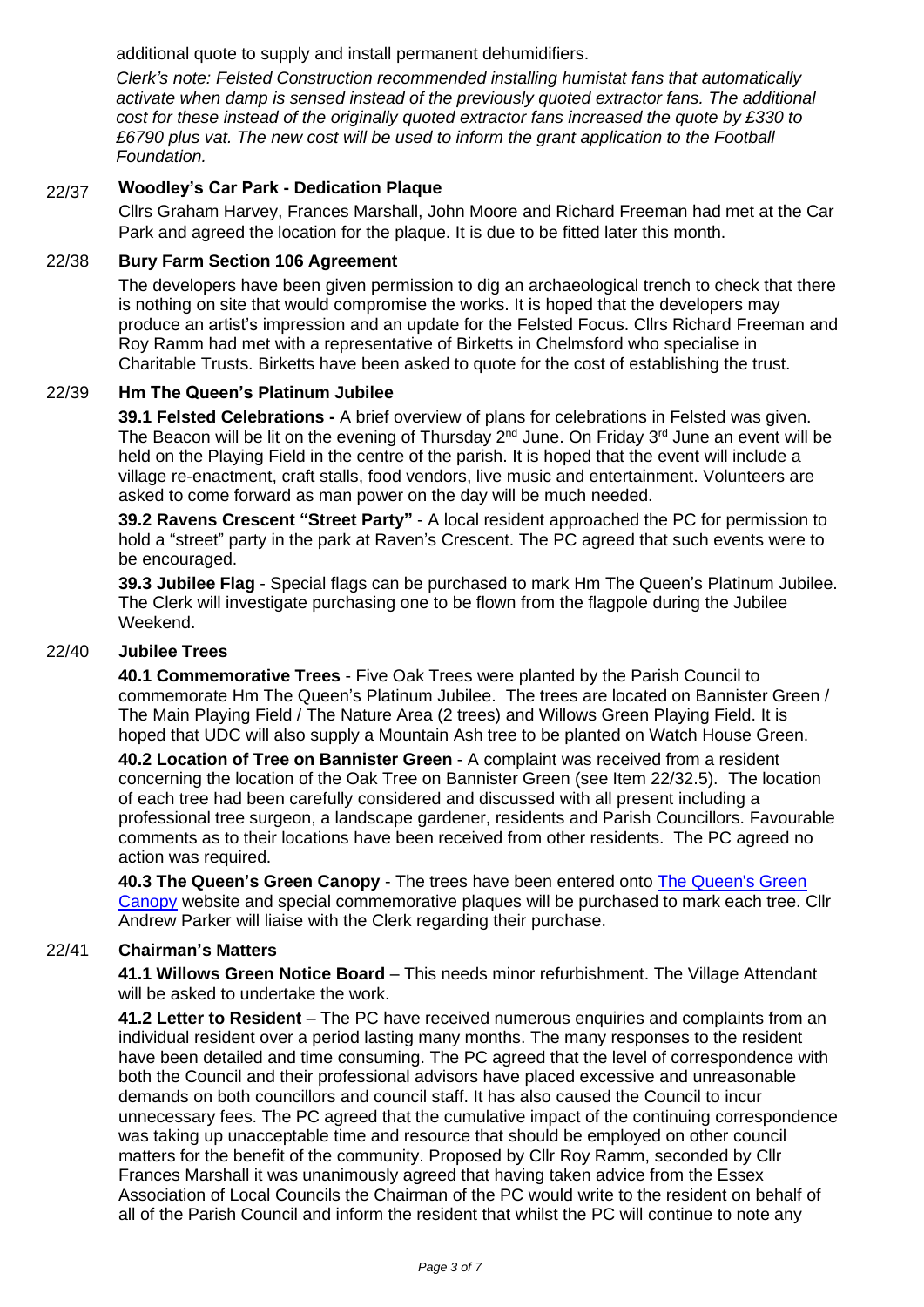correspondence received from the resident they will no longer reply. This decision will be reviewed in one year. Councillors will then consider whether the volume and tone of any correspondence is such that it is appropriate to recommence corresponding with the resident.

It was noted that the letter (considered and deferred on multiple occasions) will be sent with huge reluctance and disappointment by the Parish Council who have always encouraged communication with residents. Councillors could not recall any previous occasion when a letter of this nature had been necessary.

**41.3 Hedge between Thistley Bridge/Hollow Road** – This is overgrown. Cllr Graham Harvey will approach the land owner and request that the hedge is cutback.

#### 22/42 **Clerk's Matters**

**42.1 Oak Tree at Bannister Green** - The Oak Tree has been trimmed back as per the permission granted by UDC (Minute 21/253)

**42.2 Hedge at Bannister Green** - This has now been removed (Minute 21/ 264.2). JCM Services will return to grind out the stumps / re seed the area.

**42.3 Cilca Course for Asst Clerk** - The PC's Assistant Clerk is due to commence Cilca, the professional clerking qualification. It is anticipated that this course will last for approximately a year.

#### 22/43 **Format of Spring Meetings**

**43.1 Location of Meetings** - The PC agreed that their March meeting will be held using the online platform zoom. It is hoped that the April meeting will return to being a physical meeting in the URC Hall.

**43.2 Technology** - Cllrs Graham Harvey, Hywel Jones and Youth Representative Will Bennett will investigate technology that could be used for Hybrid Meetings. They will bring their findings to the July PC meeting.

## 22/44 **Planning Applications and Decisions**

## **44.1 Applications to be Considered at the Next Planning Meeting on 15 th February** UTT/22/0145/HHF **Benningtons Bannister Green**

Loft conversion with dormer to rear roof slope

#### UTT/22/0237/FUL **Lord Richie Hall Felsted School**

Proposed erection of 10 no. temporary examination rooms on an annual basis, from 1st May to 31st July.

## UTT/22/0240/FUL **Inghams House Inghams Close Felsted School**

Proposed resurfacing and small extension to existing staff car parking area with associated operational development including improvements to existing access.

#### UTT/22/0238/FUL **Felsted School**

Proposed coach parking lay by and associated operational development.

#### UTT/22/0239/FUL **Stewart House Felsted School**

Proposed widening of existing vehicular access.

#### **44.2 Decisions Received since Previous Council Meeting**

#### UTT/21/3611/HHF **Meadow House Cock Green Cock Green Road**

Proposed loft conversion incorporating raising of roof, creation of rear facing dormer, installation of two rooflights - amendments to previously approved and part implemented

scheme under reference UTT/19/3022/HHF

#### **Permission Granted – 12th January 2022**

#### UTT/21/3507/HHF **Ro Ellen Willows Green Main Road Felsted**

Single storey side and rear extensions, re-positioning metal chimney to rear

#### **Permission Granted – 10th January 2022**

## UTT/21/1853/OP **22 Ravens Crescent Felsted CM6 3EH**

Outline application with all matters reserved for the erection of 1 no. bungalow together with new access including replacement vehicular parking for no. 22 and associated external works **Application Withdrawn – 19th January 2022**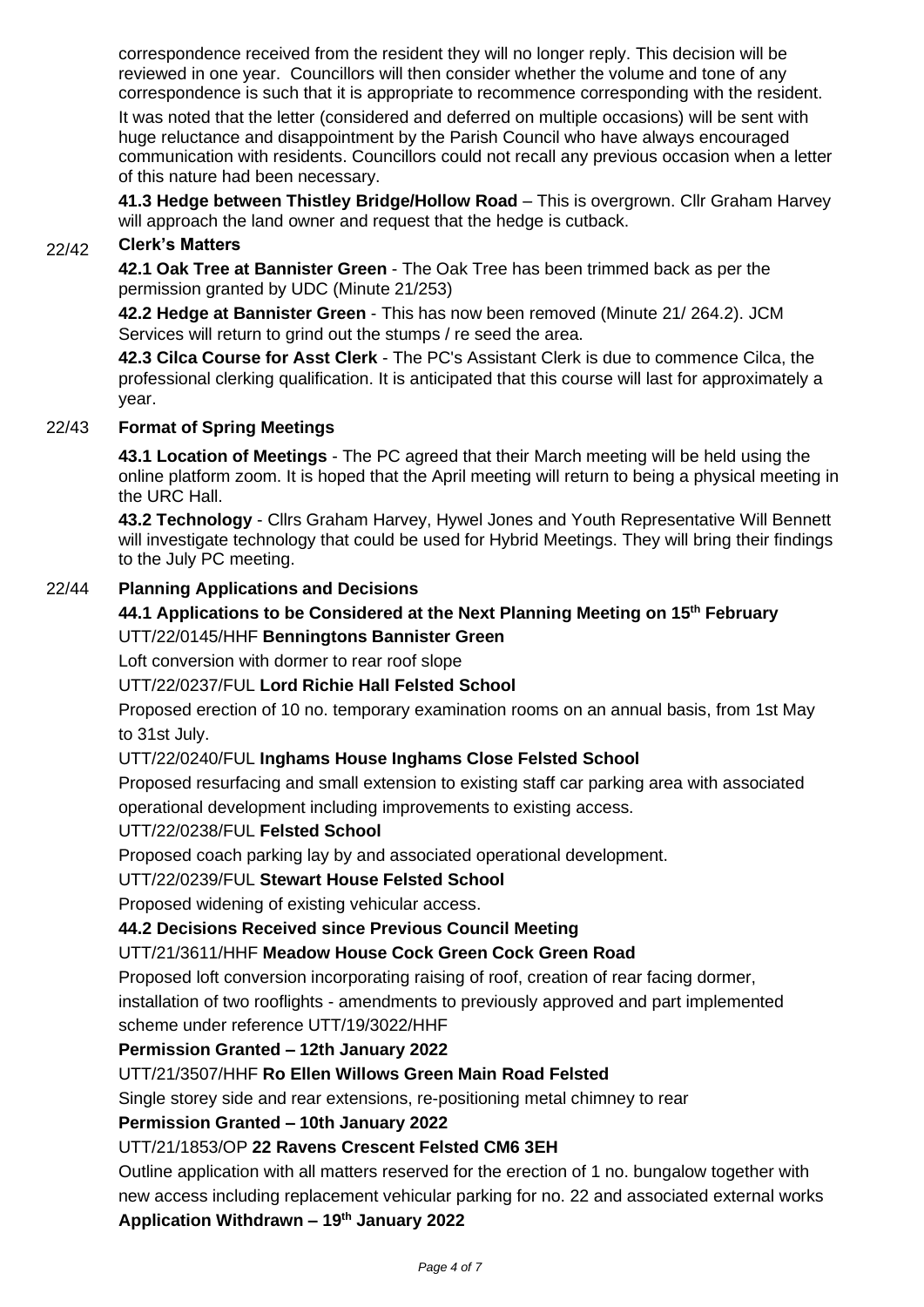#### **44.3 Other Planning Business**

## [UTT/22/0007/FUL](https://publicaccess.uttlesford.gov.uk/online-applications/applicationDetails.do?activeTab=summary&keyVal=R56ZWMQNJ7L00&prevPage=inTray) **Land East Of School Road And Main Road**

Erection of a Solar Photovoltaic Farm with an output capacity not to exceed 49.9MW of energy, with supporting infrastructure and battery storage, inverters and transformers, fencing and landscaping works

It was noted that Chelmsford City Council have commented on the application and raised similar concerns to those raised by the PC.

### 22/45 **Urgent Items**

**45.1 Office Redecoration** – The PC were advised that following the repair to the office ceiling the URC had arranged for the office to be redecorated over the next few weeks.

**45.2 Allotment Bait Boxes** – 5 bait boxes have been stolen from the allotments. The Clerk will arrange for them to be replaced.

**45.3 Street Light** – The PC have been approached by the developer of approved planning application UTT/20/2375/FUL (Construction of 4 no. detached dwellings and garages with new access off Braintree Road Watch House Green) requesting permission to upgrade a PC owned street light from a Sox luminaire to an LED luminaire. The Clerk will contact the developer to establish what the power / reach / height of the proposed light will be. Before formal approval is given by the Parish Council a written guarantee will be requested that should the light cause any problems for residents, the developer will guarantee to resolve the issue.

There being no further business the meeting closed at 20.45 pm

| Next Meetings:                                                    |                                                        |                   |
|-------------------------------------------------------------------|--------------------------------------------------------|-------------------|
| Next Planning Committee Meeting:                                  | Tuesday 15 <sup>th</sup> February 22 online at 6.00 pm |                   |
| Next Highways Committee Meeting: Tuesday 1 <sup>st</sup> March 22 |                                                        | online at 5.00 pm |
| <b>Next Council Meeting:</b>                                      | Wednesday 2 <sup>nd</sup> March 22 online at 6.30 pm   |                   |

 $2<sup>nd</sup>$  March 2022

Chairman

………………………………………. 2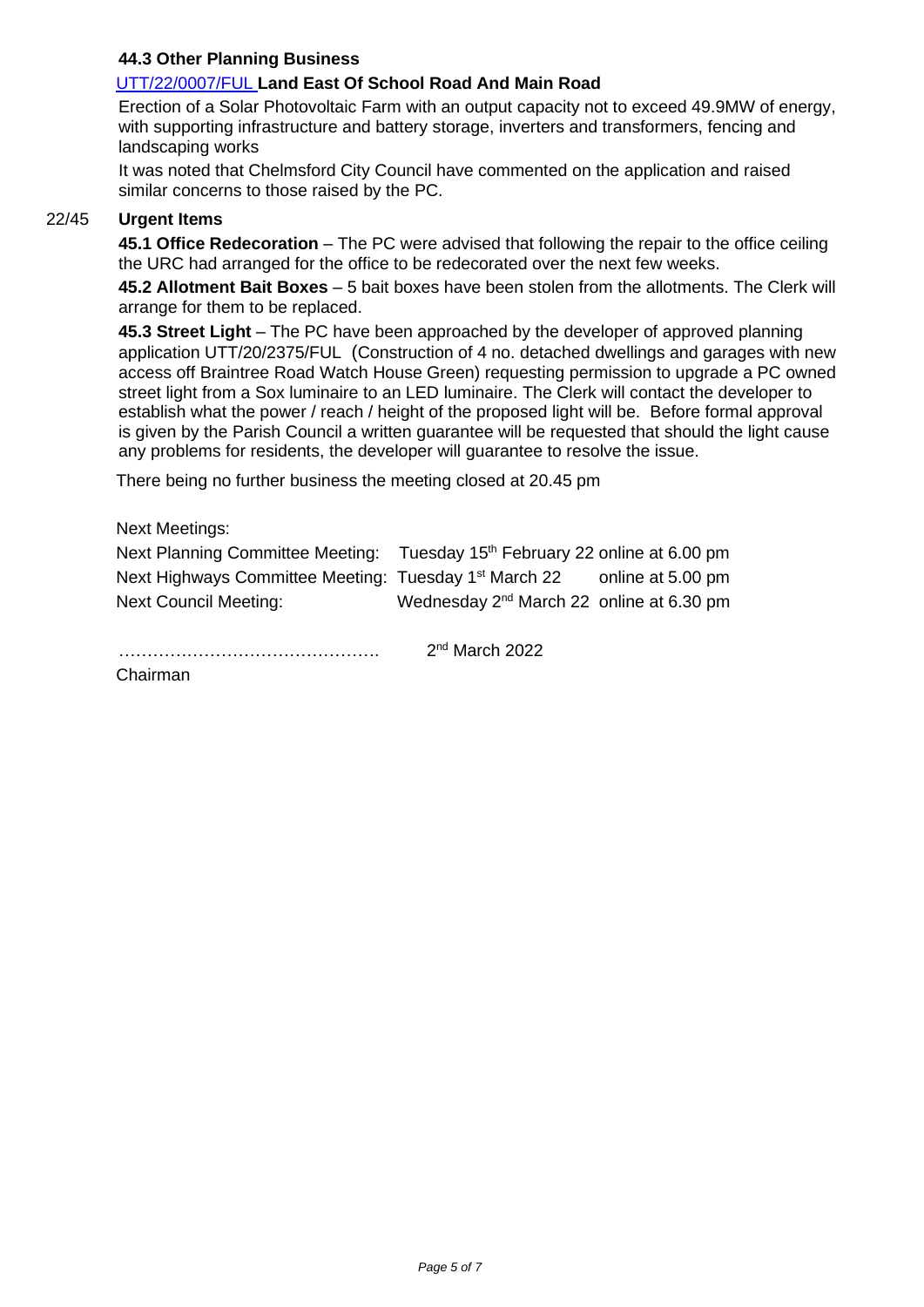|              | 1. Coronavirus situation - Regular updates on the Coronavirus situation have been<br>received from ECC, UDC, EALC, NALC and other companies and organisations.                                 |  |  |  |  |  |
|--------------|------------------------------------------------------------------------------------------------------------------------------------------------------------------------------------------------|--|--|--|--|--|
| 2.           | UDC:                                                                                                                                                                                           |  |  |  |  |  |
|              | a) New financial accounting rules impacting on funding available to UDC from it's                                                                                                              |  |  |  |  |  |
|              | commercial property asset portfolio. (circ. to PC 22/01)                                                                                                                                       |  |  |  |  |  |
|              | b) Information on services/forums being offered by UDC. (circ. to PC 26/01)                                                                                                                    |  |  |  |  |  |
|              | c) RSPB's Big Garden Birdwatch/Changes to the Highway Code (circ. to PC 28/01)                                                                                                                 |  |  |  |  |  |
| 3.           | ECC:                                                                                                                                                                                           |  |  |  |  |  |
|              | a) Temp.closure of Molehill Green Road 29th April 2022 for 1 day to enable UK<br>Power Networks to undertake overhead line works. (circ to PC 14/01)                                           |  |  |  |  |  |
|              | Temp. overnight closure A120 Sat 29/Sun 30 Jan at the A120/B1024 Colne Rd<br>b)<br>junction to enable replacement of electronic message signs (circ. to PC 19/01)                              |  |  |  |  |  |
|              | Temp. closure of Stebbing Road on 7th February 2022 for 1 day. This is to enable<br>C)<br>Openreach to undertake pole replacement works. (circ. to PC 20/01)                                   |  |  |  |  |  |
|              | Temp. overnight closures of A120 westbound between the London Road<br>d)<br>Interchange/ Blake End Thurs 27/Fri 28 Jan to facilitate survey work re planned<br>resurfacing (circ. to PC 25/01) |  |  |  |  |  |
|              | Temp. closure Stebbing Road 25th March 2022 for 36 days to enable construction<br>e)<br>of a zebra crossing. (circ. to PC 28/01)                                                               |  |  |  |  |  |
|              | Temp. closure of Braintree Road 14th February 2022 for 4 days to facilitate gas<br>f)<br>main works. (circ. to PC 28/01)                                                                       |  |  |  |  |  |
|              | g) Essex Climate Action Commission News (circ. to PC 02/02)                                                                                                                                    |  |  |  |  |  |
|              | h) Arts and Cultural Fund (circ. to PC 02/02)                                                                                                                                                  |  |  |  |  |  |
| $\mathbf{4}$ | EALC:                                                                                                                                                                                          |  |  |  |  |  |
|              | a) Climate Crisis Conference Thursday 27th January – Reminder (circ. to PC 18/01)<br>b) Details of HM The Queen's Platinum Jubilee Celebrations. (circ. to PC 31/01)                           |  |  |  |  |  |
| 5.           | Al-Anon Family Groups supports family/friends of problem drinkers (circ. to PC 31/01)                                                                                                          |  |  |  |  |  |
| 6.           | <b>Resident Letters:</b>                                                                                                                                                                       |  |  |  |  |  |
|              | a) Replacement of post/rails on the allotments. (Cllr GH replied 24/01)                                                                                                                        |  |  |  |  |  |
|              | b) Organiser of Village Flower Displays stepping down after the planting scheduled for                                                                                                         |  |  |  |  |  |
|              | the end of May this year.                                                                                                                                                                      |  |  |  |  |  |
|              | c) Suggestion to install lights in Village Car Park.                                                                                                                                           |  |  |  |  |  |
|              | d) Litter Picking Volunteer re DOE Bronze Award                                                                                                                                                |  |  |  |  |  |
|              | e) New Oak Tree Bannister Green - This will be discussed under Agenda Item 16                                                                                                                  |  |  |  |  |  |
| 7.           | <b>Stansted Airport Watch (SAW):</b>                                                                                                                                                           |  |  |  |  |  |
|              | January Press Release (fwd. to Cllrs RF/AB 24/01)                                                                                                                                              |  |  |  |  |  |
| 8.           | AEF Member Update (fwd to Cllrs RF/AB 17/01)                                                                                                                                                   |  |  |  |  |  |
| 9.           | RCCE: Essex Warbler January/February Edition (circ. to PC 14/01 and 02/02)                                                                                                                     |  |  |  |  |  |
|              |                                                                                                                                                                                                |  |  |  |  |  |

10. CPRE: Short Talks being held on the Theme of Farming (circ. to PC 18/01)